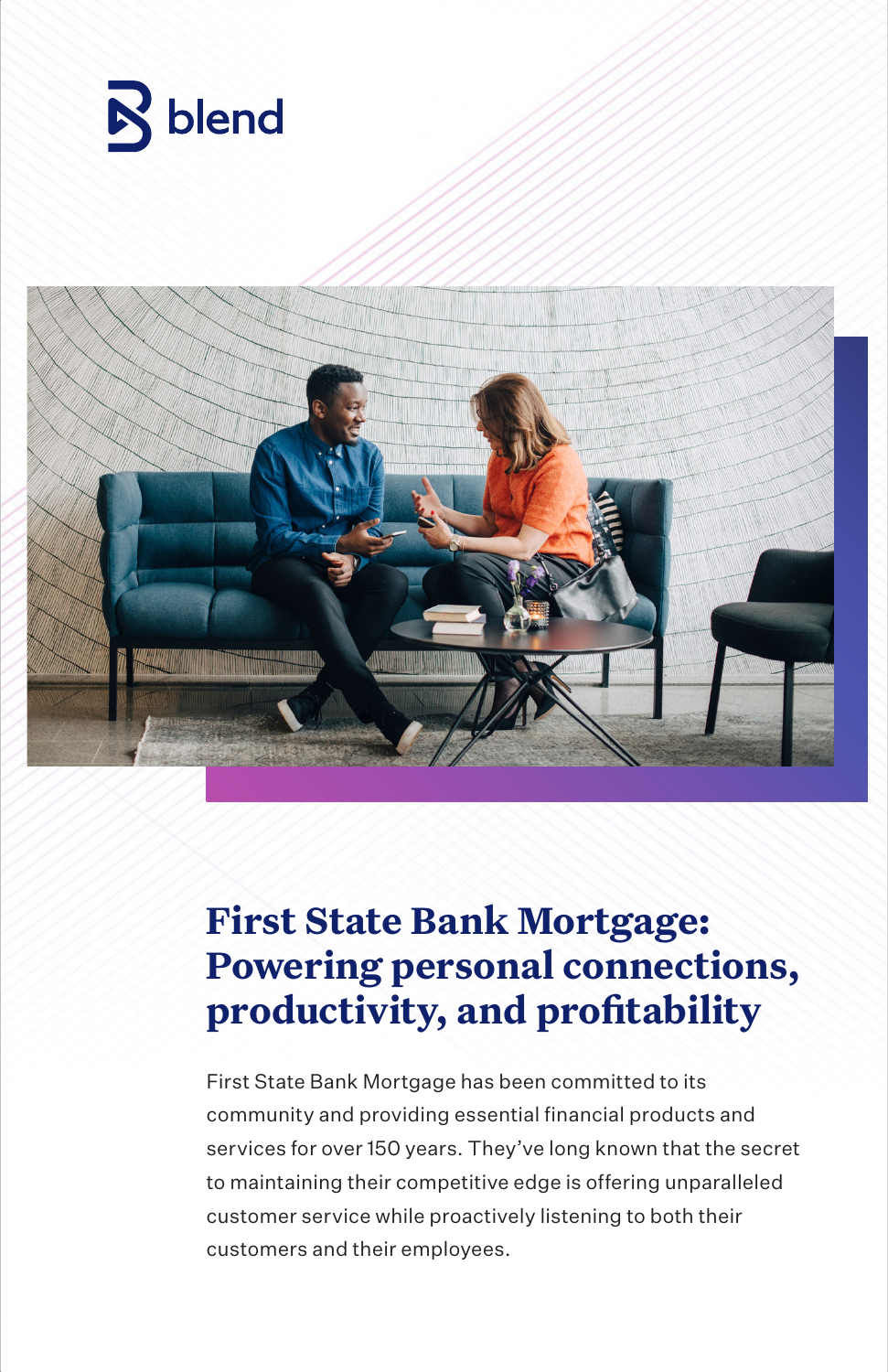### First State Bank Mortgage

**Headquarters LOS** Missouri Encompass

That's what makes the FSB-Blend partnership so prosperous — a mutual appreciation for meaningful communication and co-creation. "We're successful because Blend bought into us as well — we didn't just buy into Blend," said Vice President of Mortgage Information Systems Jody Adray. "They gave us solutions, and we weren't just a customer. It's been a great partnership."

#### **Making it personal**

Digitalization doesn't have to replace human engagement it can reimagine it. FSB recognizes that providing a service structure that facilitates communication and customer comfort, while taking customers' needs into account, is critical.

"We wanted a borrower portal that was easier for the borrower from start to finish," recalled Adray. "The biggest complaint from borrowers has always been that our portal was too clunky. So we wanted something that was streamlined. We love that it's not just a tool for loan officers — it's a tool for everyone."

FSB is continuing to invest in innovative technology that enables meaningful, affordable, and personalized experiences for both self-service and LO interactions. And a partnership with Blend makes that possible. "We always do a post-closing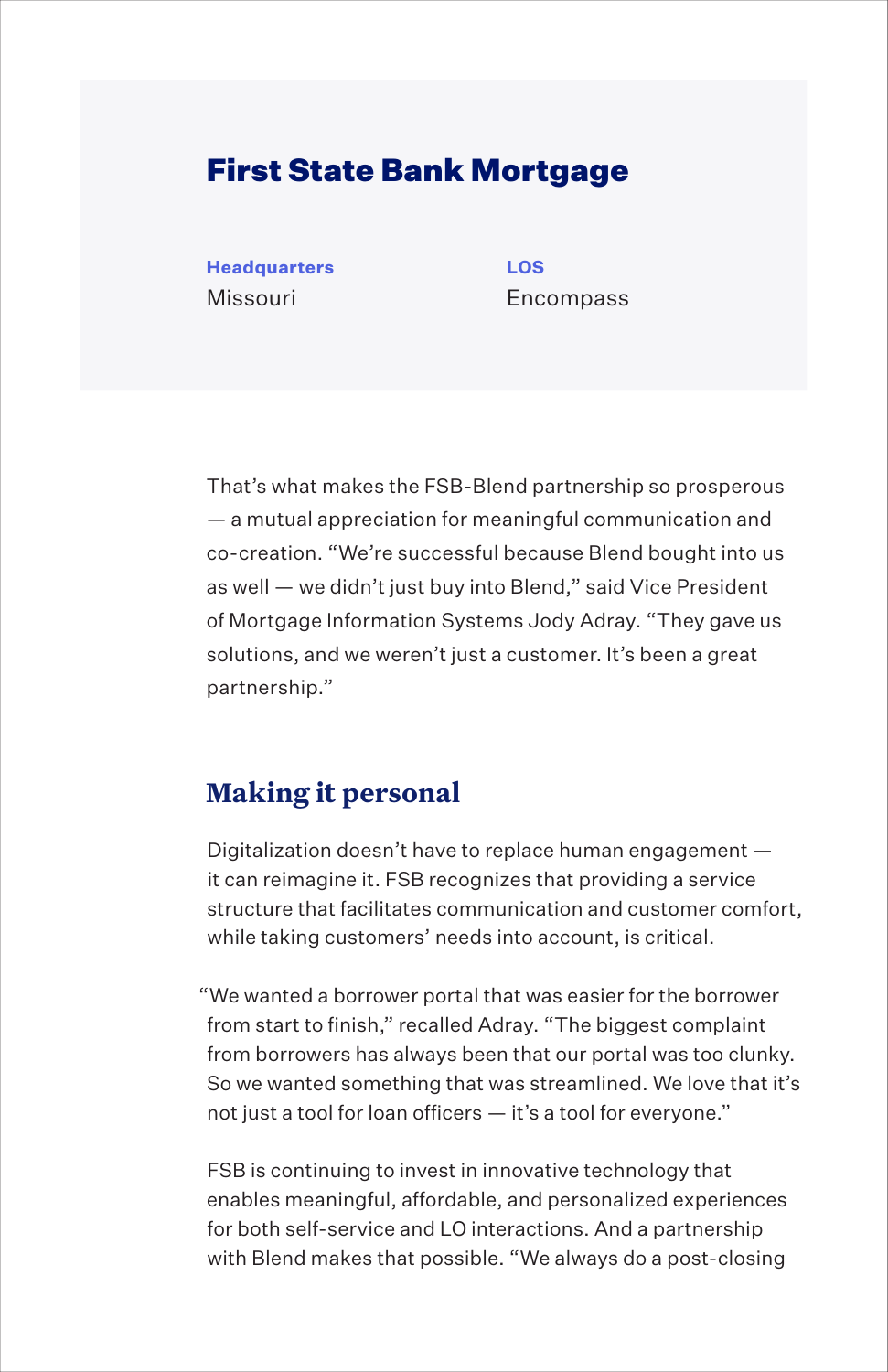customer survey, and it's amazing how often they say how seamless and enjoyable our process is," said Senior Vice President, Director of Mortgage Production Rita Rieke.



**Jody Adray** *Vice President of Mortgage Information Systems* 

#### **Improving productivity**

FSB knows the power of a financial institution lies in its people — and they're modernizing employee workflows to help take productivity to the next level. Features like asset refresh and automatic follow-up emails give loan officers the time they need to act as trusted advisors for their clients.

"The asset refresh was, I believe, the number one thing loan officers love, because they don't have to ask the borrower for more bank statements. It helps them go through the process more quickly," Adray noted. "Automated follow-ups gave them a lot more time back in their day."

With less time spent on rote tasks, loan officers were able to increase their loan volume. But the time savings don't just apply to LOs — closers can complete four closings in an hour.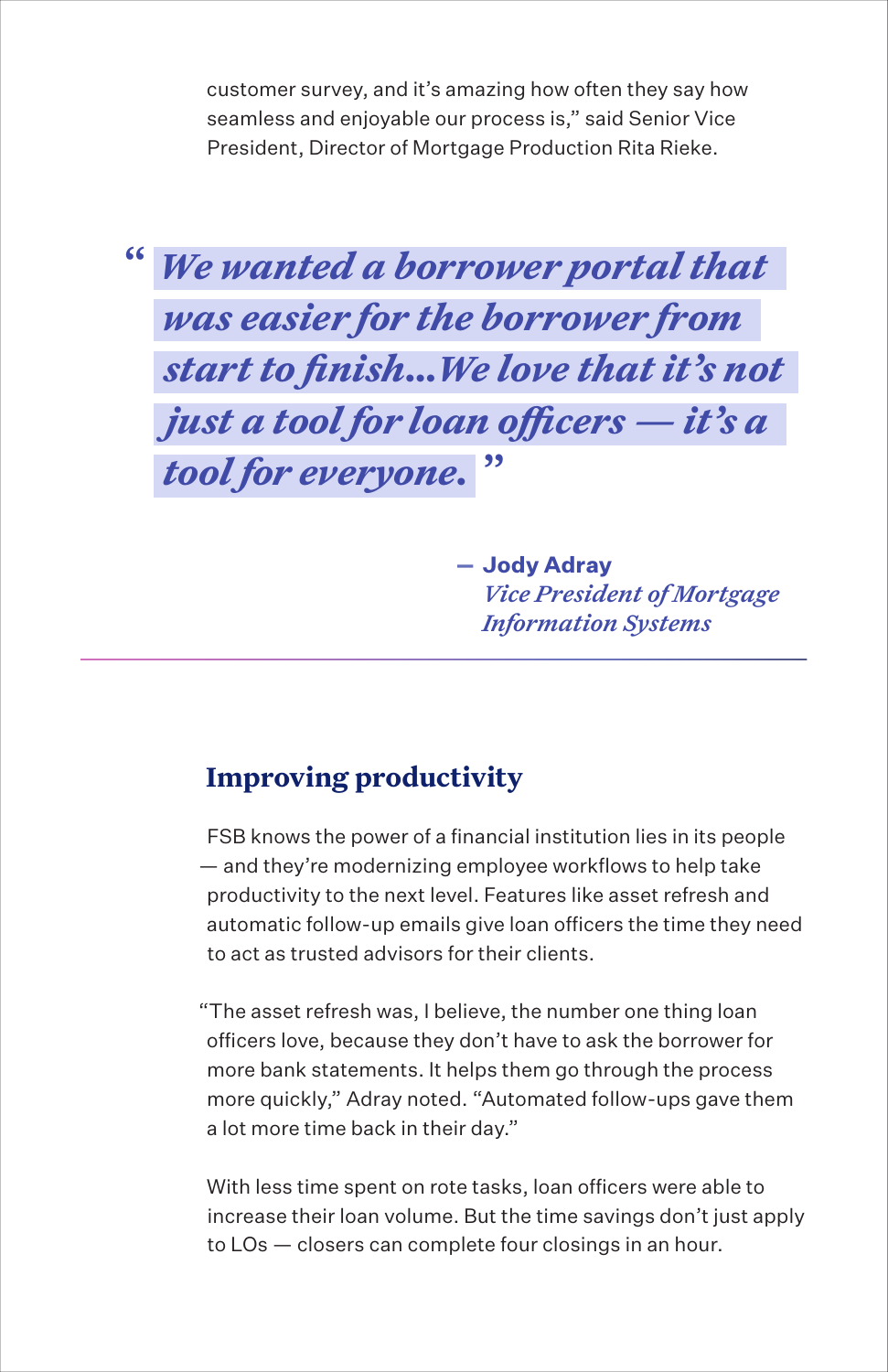## *Automated follow-ups gave [loan*  **"** *officers] a lot more time back in their day.* **"**

**Jody Adray** *Vice President of Mortgage Information Systems* 

### **Increasing profitability**

FSB hasn't just saved on time. Investing in a comprehensive, scalable, and unified banking platform has been the perfect foundation for two of the key elements that power productivity and profitability: customer loyalty and employee satisfaction.

FSB doubled loan volume year over year, hitting 2.2 billion in 2020 compared to 1.1 billion in 2019. And they reached this milestone with minimal staffing increases. "We only had to add 17 full-time employees to handle twice the volume," said Rieke.

The team has already seen the benefits of increased efficiency and automation. Rieke noted that profitability increased by 15x. And by adding on other services from the Blend suite, FSB has been able to remain competitive while seeing a return on investment that Rieke calls "tremendous."

Rieke plans on building on this ROI with Blend's "new and innovative" capabilities. Currently utilizing hybrid closing, they have their sights set on Remote Online Notarization (RON) to make the digital experience fully end-to-end. "All of those new services just add to the bottom line, and we're hoping that they'll come up with other innovations down the line as we continue the partnership."